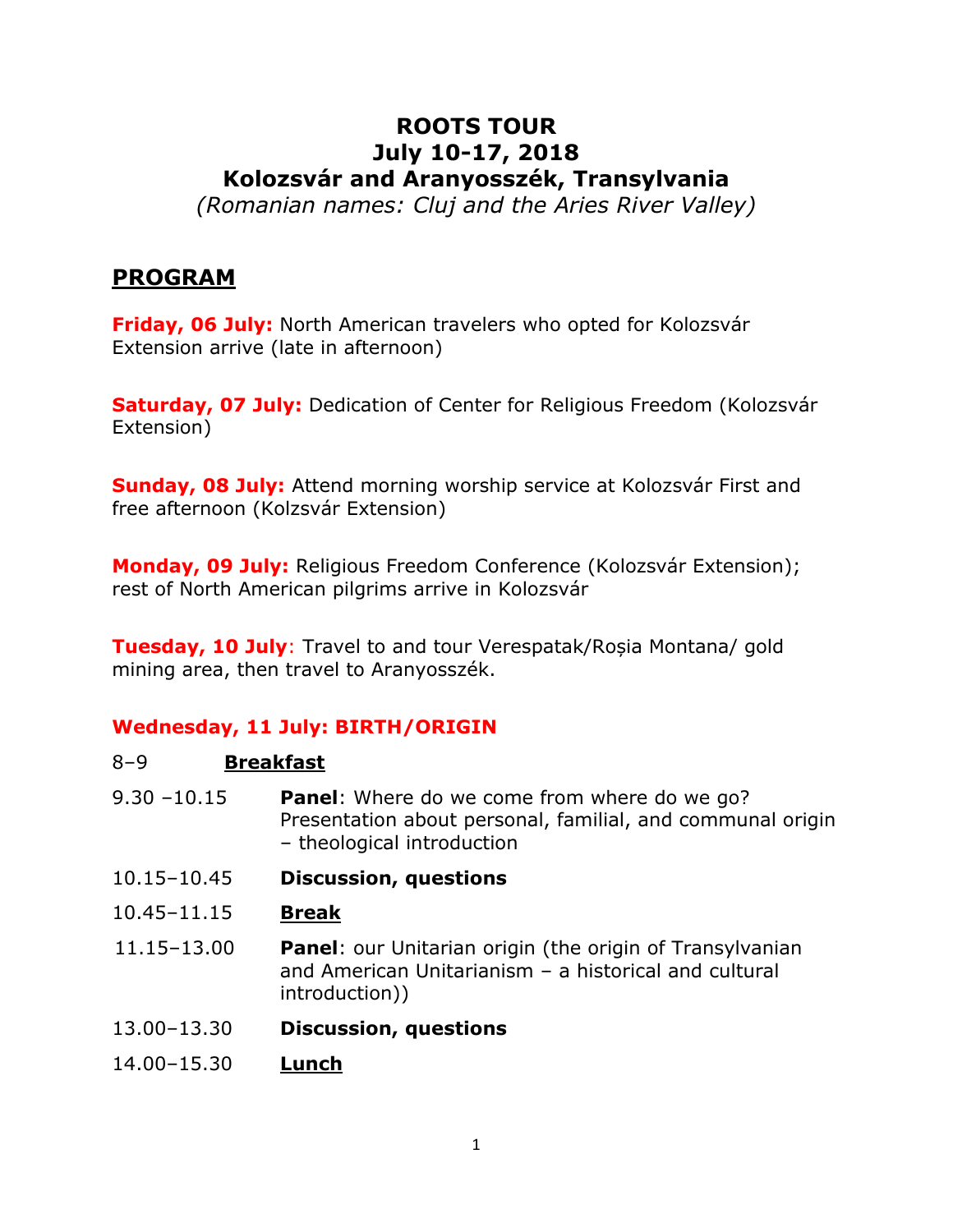- 15.30–16.30 **Departure** to Várfalva, visiting the inscription from 1613, one of the earliest evidences of the use of Unitarian word.
- 16.30–17.45 **Workshop:** Drawing our family tree
- 17.45–18.00 **Lightning Round:** Demographics
- 18.00–18,30 **Spirituality:** Várfalva sanctuary
- 19.00–20.00 **Dinner**
- 20.00–22.00 **Activity:** wine-tasting

### **Thursday, 12 July: DEVELOMPMENT THROUGH RELATIONSHIP**

#### 8–9 **Breakfast**

9.30 –11.00 **Panel**: What defines me and how do I contribute to the world? How do I define myself in relation with my surroundings?

> Keywords: experience, personal growth, learning and development in context

- 11.00–11.30 **Discussion, questions**
- 11.30–11.50 **Break**
- 11.50–14.00 **Action**: **Being helpful** (work session divided into groups doing volunteer work. This day we will be in charge for our food etc.)
- 14.00–15.30 **Lunch**
- 15.30–16.30 **Action:** moving to Kövend, the earlier center of a selfsustainable movement
- 16.30–17.15 **Workshop:** The self-sustainable community
- 17.15–17.30 **Lightning Round:** folk high schools
- 17.45–18,15 **Spirituality:** Kövend church
- 19.00–20.00 **Dinner**
- 20.00–22.00 **Activity:** Folkdance

#### **Friday, 13 July**: **FULFILLMENT**

8–9 **Breakfast**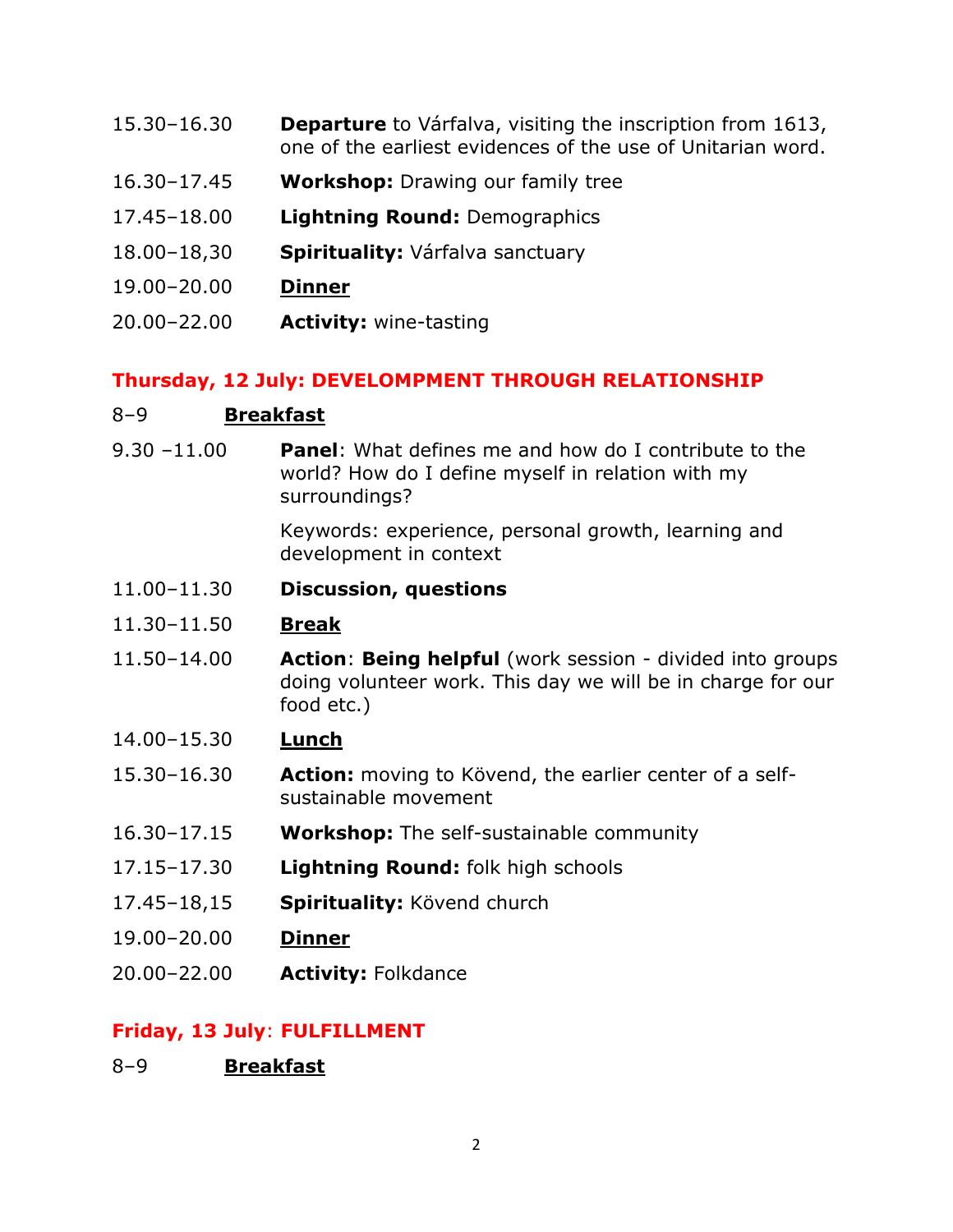- 9.30 –10.15 **Panel**: Presentation about the purpose of our work, what do we strive for, and how do we use the fruit of our work. – theological introduction
- 10.15–10.45 **Discussion, questions**
- 10.45–11.15 **Break**
- 11.15–13.00 **Panel**: fulfilment family, smaller, larger family as core of society. What is the ideal community? Why society is not community.
- 13.00–13.30 **Discussion, questions**
- 14.00–15.30 **Lunch**
- 15.30–16.30 **Departure** to "Kicsi ház" panoramic view of the Aranyos river valley
- 16.30–17.45 **Workshop**
- 17.45–18.00 **Lightning Round:** Together in the Valley of God
- 18.00–18,30 **Spirituality:** Mészkő sanctuary
- 19.00–20.00 **Dinner**
- 20.00–22.00 **Activity:** singing together

## **Saturday, 14 July**: **DEATH/GRIEF**

#### 8.00–9.00 **Breakfast**

- 9.30 –10.15 **Panel**: Do I also die? a theological interpretation of dying
- 10.15–10.45 **Discussion, questions**
- 10.45–11.15 **Break**
- 11.15–13.00 **Panel**: Rites of passing– theological and ethnographical introduction
- 13.00–13.30 **Discussion, questions**
- 14.00–15.30 **Lunch**
- 15.30–16.30 **Departure** to Torockó
- 16.30–18.00 **Visiting** the local cemetery and ethnographic museum in Torockó
- 18.00–18,30 **Spirituality:** Torockó sanctuary